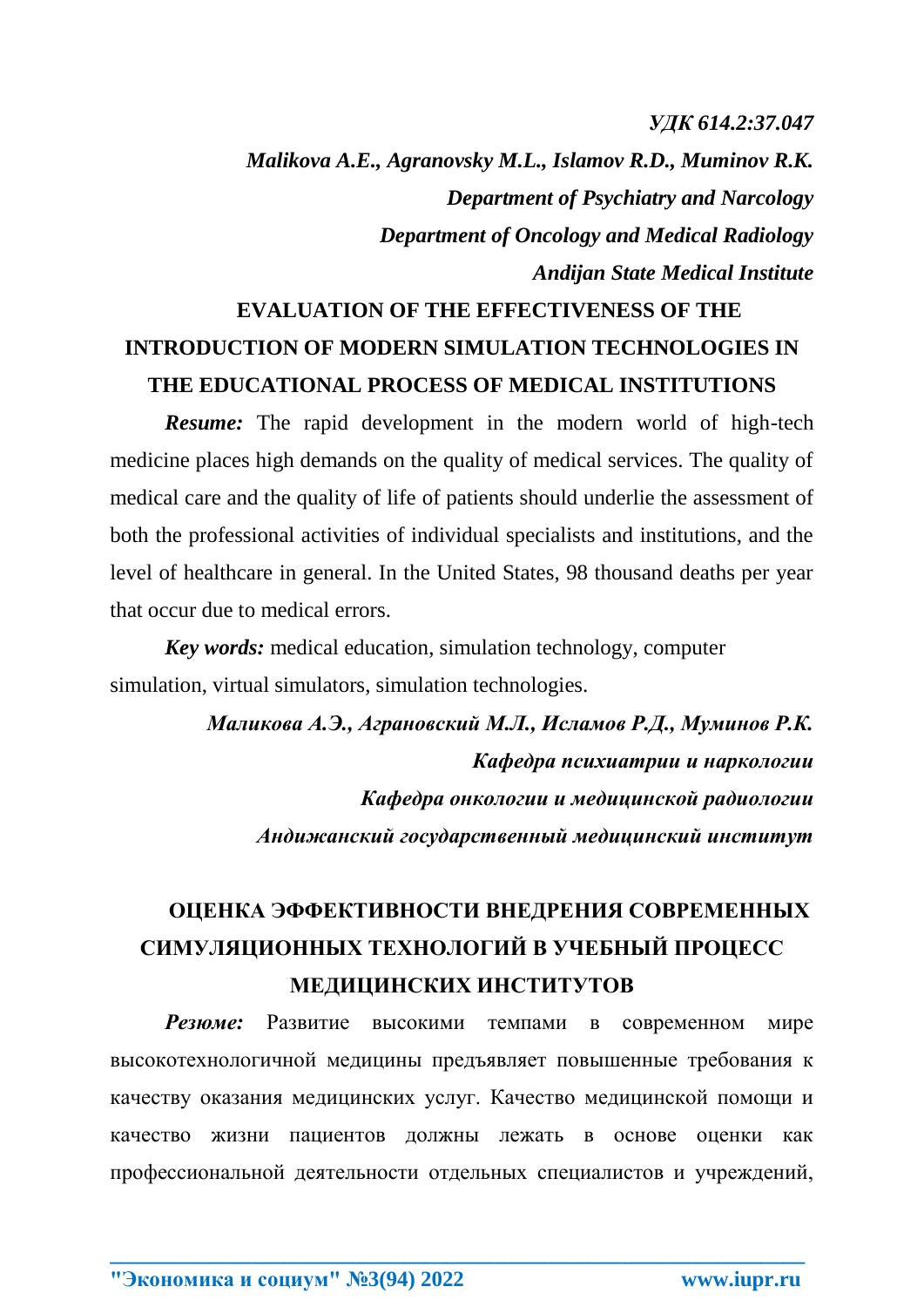так и уровня здравоохранения в целом. В США 98 тыс. случаев смерти в год, которые происходят из-за врачебных ошибок.

*Ключевые слова:* медицинского образования, симуляционная технология, компьютерная симуляция, виртуальные тренажерысимуляторы, симуляционные технологии.

**Relevance.** According to most authors, the experience of using simulators has shown an increase in the interest and quality of assimilation of the material by students [2,4,6]. According to Haskett Consulting, Inc., "people remember 20% of what they see, 40% of what they see and hear and 70% of what they see, hear and do" [7]. Therefore, constant training is necessary for effective learning and should be used in modern technologies for obtaining knowledge and skills. Today, the educational process assumes high activity and independence of students, which means higher requirements for software, including new information technologies [4]. It is obvious that in the future the range of computer simulations will expand according to the needs of the educational community.

A modern way to solve problems arising during the implementation of the experimental part of the educational process and during the organization of educational laboratories is the creation of virtual simulators. This method of training allows students to study complex medical equipment and skills to work with it with less material costs (due to the high cost of equipment and materials). In this regard, virtual simulator simulators currently occupy an increasing space in the educational process, since their use allows to increase the level of knowledge and effectiveness of teaching students and doctors new high-tech techniques, to assess the survival of acquired knowledge and the quality of acquired skills, to predict the course and results of upcoming real operations, to work out the sequence of actions in the process of performing operative interventions [1,5].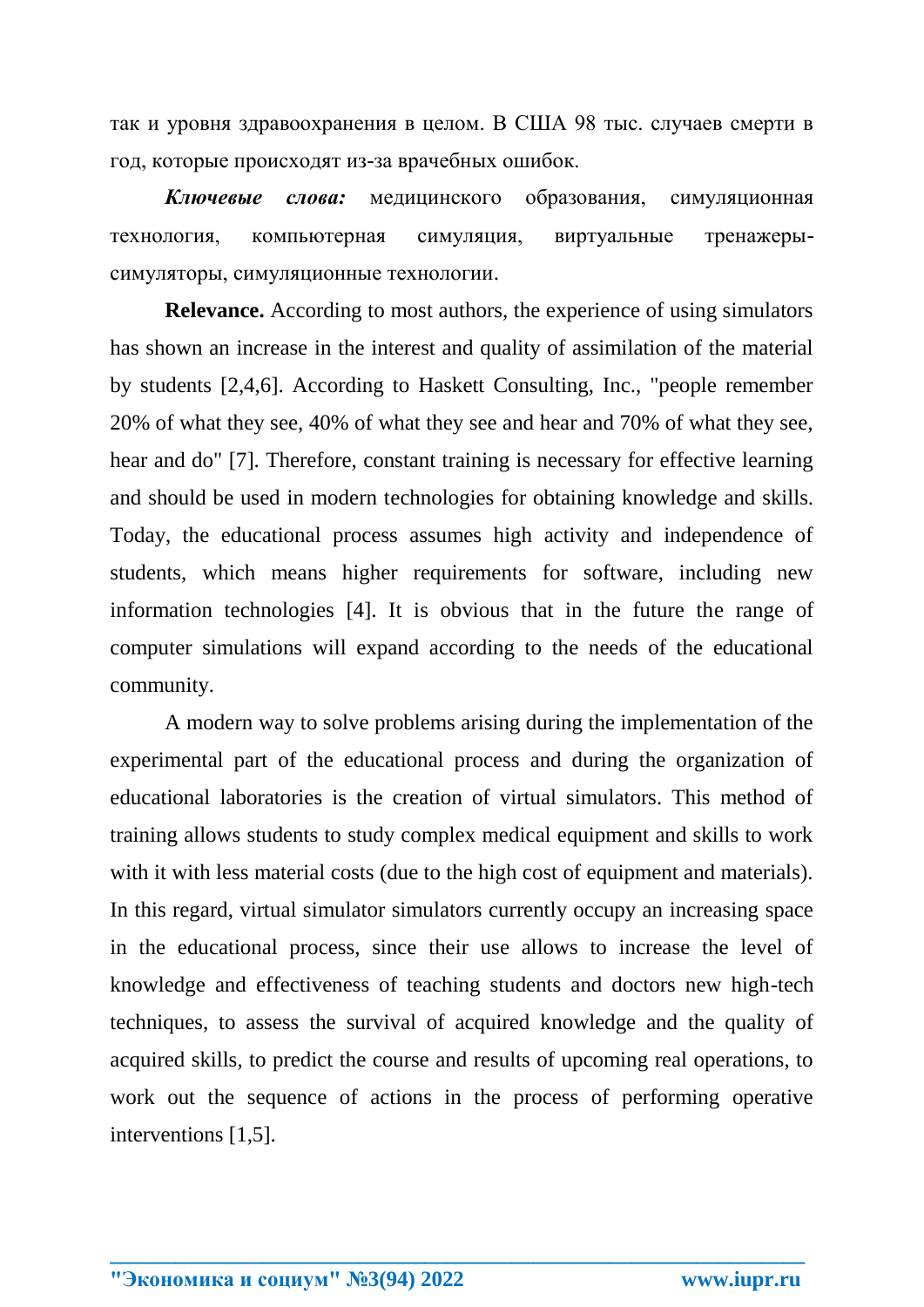All this gives great opportunities to medical education in working to improve the quality of medical care, reduce the number of possible complications and medical errors, and also allows for the certification of students and doctors, objectively determining the level of their professional qualifications. This is especially relevant today in the working conditions of private medical companies, since the existing level of professional training of specialists often does not meet the requirements imposed on them by modern medical centers.

Today, it is obvious that the use of simulation techniques in training also allows to increase the effectiveness of patient-oriented communication, since a comprehensive assessment of the actions of students without the presence of the patient is possible [1,3,4].

**The purpose of the study.** Will introduce training based on simulation technologies into the educational process of a medical university.

**Materials and methods of research.** To solve the tasks, on the basis of the Andijan State Medical Institute, we used the following methods:

1. knowledge training simulators are electronic textbooks using multimedia tools, which significantly increases the digestibility of educational material;

2. control simulators - testing programs to test theoretical knowledge on the subject, topics of practical and laboratory work; used for self-study, selfpreparation and as an admission to the workshop;

3. training simulators - multimedia animation simulators that reproduce the real work of technical devices, allow you to study the equipment in detail, to work out the skills of working with it.

**The results of the study.** The main advantages of using simulators are shown and determined, which allow a medical student to present the object of research and perform practical actions with it without his direct participation, independently set the initial parameters of the conducted research and register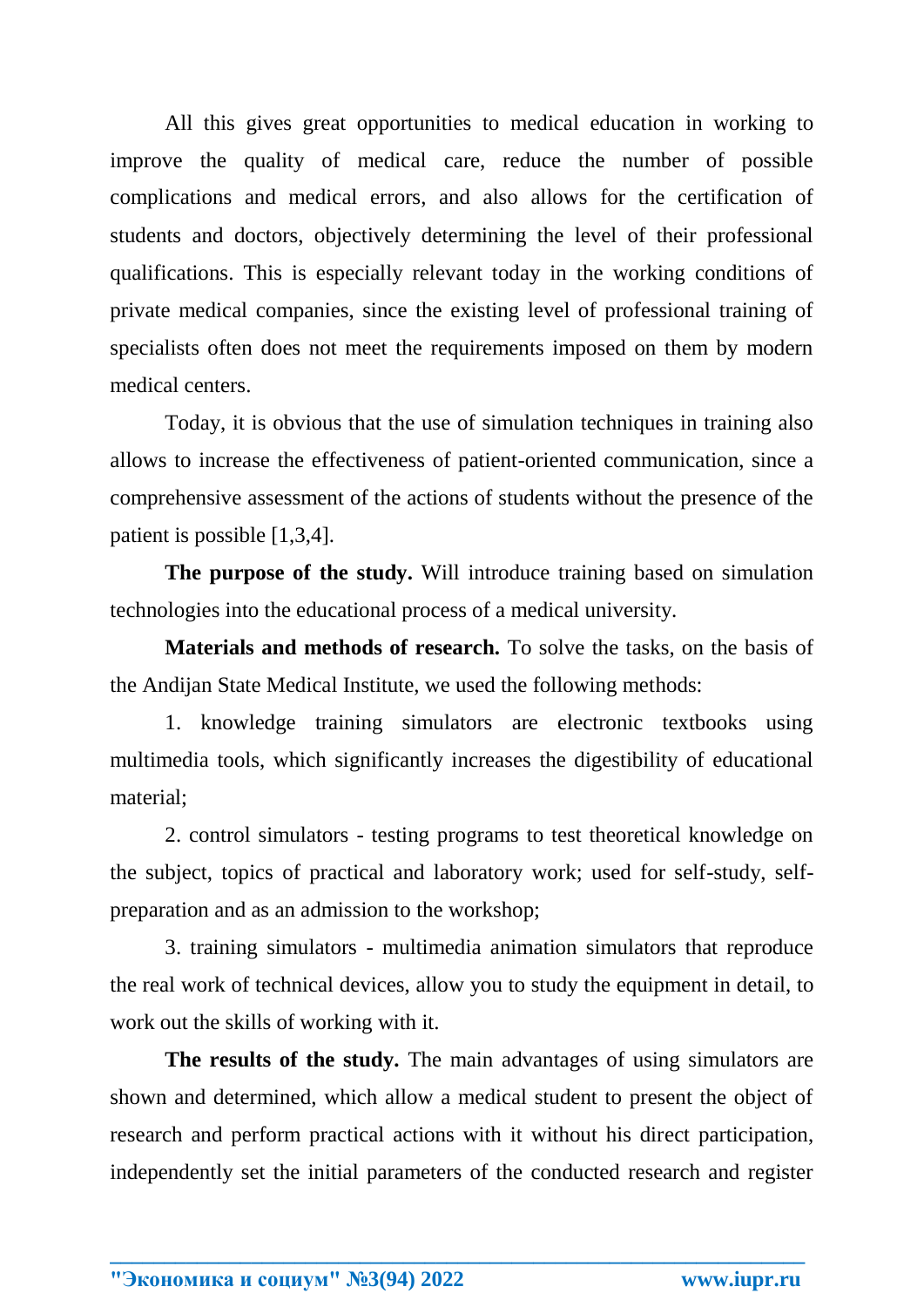the corresponding changes in the results of the experiment, analyze, identify patterns and draw conclusions, if necessary, repeatedly repeating attempts.

The results of the survey showed that 93.3% of respondents have experience in research projects, as managers of scientific projects  $-6.7\%$  of teaching staff. When asked about the importance of practical application of the results of scientific research in the educational process: 51.1% - noted that this is a defining moment for the application of a scientifically oriented approach in the educational process; 23.3% - answered that research in the educational process has "... purely scientific interest".

The results of the survey of students showed that students have a positive attitude to the use of simulation simulators and dummies in practical classes, prefer to conduct training in a special simulation center. At the same time, according to the results of the survey, 26% of students did not study at the simulation center. Of the students who have been trained in the simulation center according to the results of the survey, 73% of cases noted the importance of a high level of realism of simulation training. 81% of students believe that the skills acquired in the simulation center will be applied by them in clinical practice.

As part of the second stage, a structural unit of the simulation educational program has been developed - simulation educational training. Each training consists of several stages, including both passive and active forms of training. According to the plan of the scientific project, the developed trainings will be tested and implemented in the educational process of 2-3 year students of the specialty "General Medicine".

As part of the first stage, a search was conducted for evidence-based information on the development of research competencies of teaching staff and students, the effectiveness of simulation training in clinical training from various literary sources (databases, scientific journals, websites and manuals). For proper preparation for clinical practice, early involvement of students in the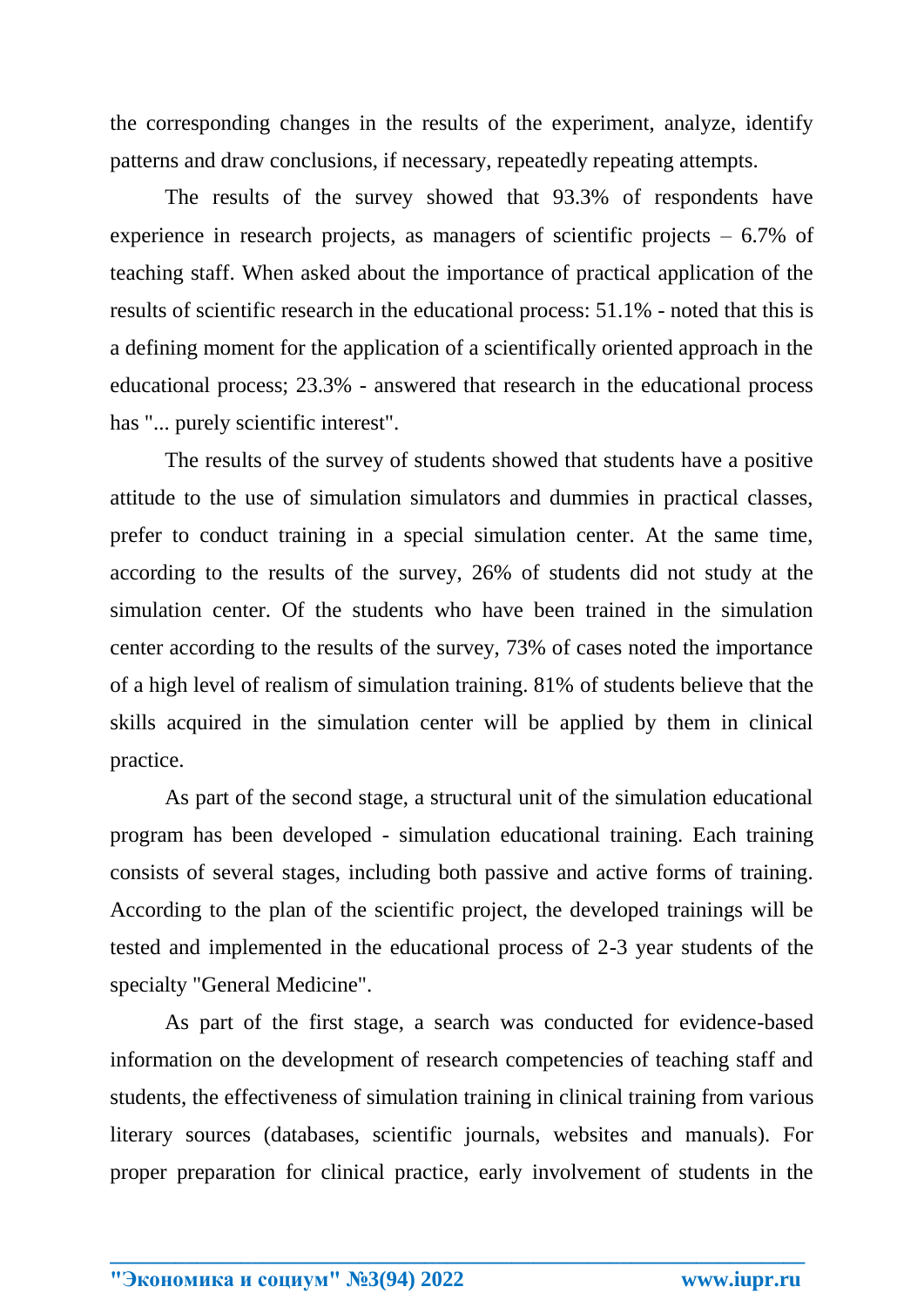professional environment is necessary, which will allow them to acquire appropriate clinical experience and competencies.

**Conclusion.** Thus, the simulation technology is certainly communicative, since it involves the establishment of contact and interaction between participants in the educational process. Information, penetrating into consciousness, initiates its active work and, as a result, triggers the reverse information process, response, action.

Properly organized simulation training is increasingly being introduced as an additional stage of medical education, which allows improving the quality of training of medical specialists. During simulation training, a professional skill can be repeated many times until its confident implementation is developed and errors are completely eliminated. And of course, the introduction of a simulation training system provides a number of advantages for healthcare and medical education in general. At the same time, it should be noted that simulation techniques will not be able to replace the entire scope of practical activities of medical students, especially its clinical part, which provides direct experience of interaction with patients. However, a reasonable combination of simulation training technologies and clinical work will increase the level of training and professionalism of future doctors, as well as the effectiveness of providing medical care to the population in the future.

## **LIST OF LITERATURE:**

1. Bulatov S.A. Prospects of using simulation centers for a competencebased approach in training specialists for practical healthcare // Virtual technologies in medicine. – 2013. – №1 (9). – Pp.10-11.

2. Voronkova O. V., Ripp E.G., Novitsky V.V. Training simulation course in the training program for interns and residents // Medical education—2013: thesis. doc. IV General Conference with international. participation (Moscow, 4- 5 Apr. 2013). – Moscow: Publishing House of I. M. Sechenov Moscow State Medical University, 2013. – pp.101-102.